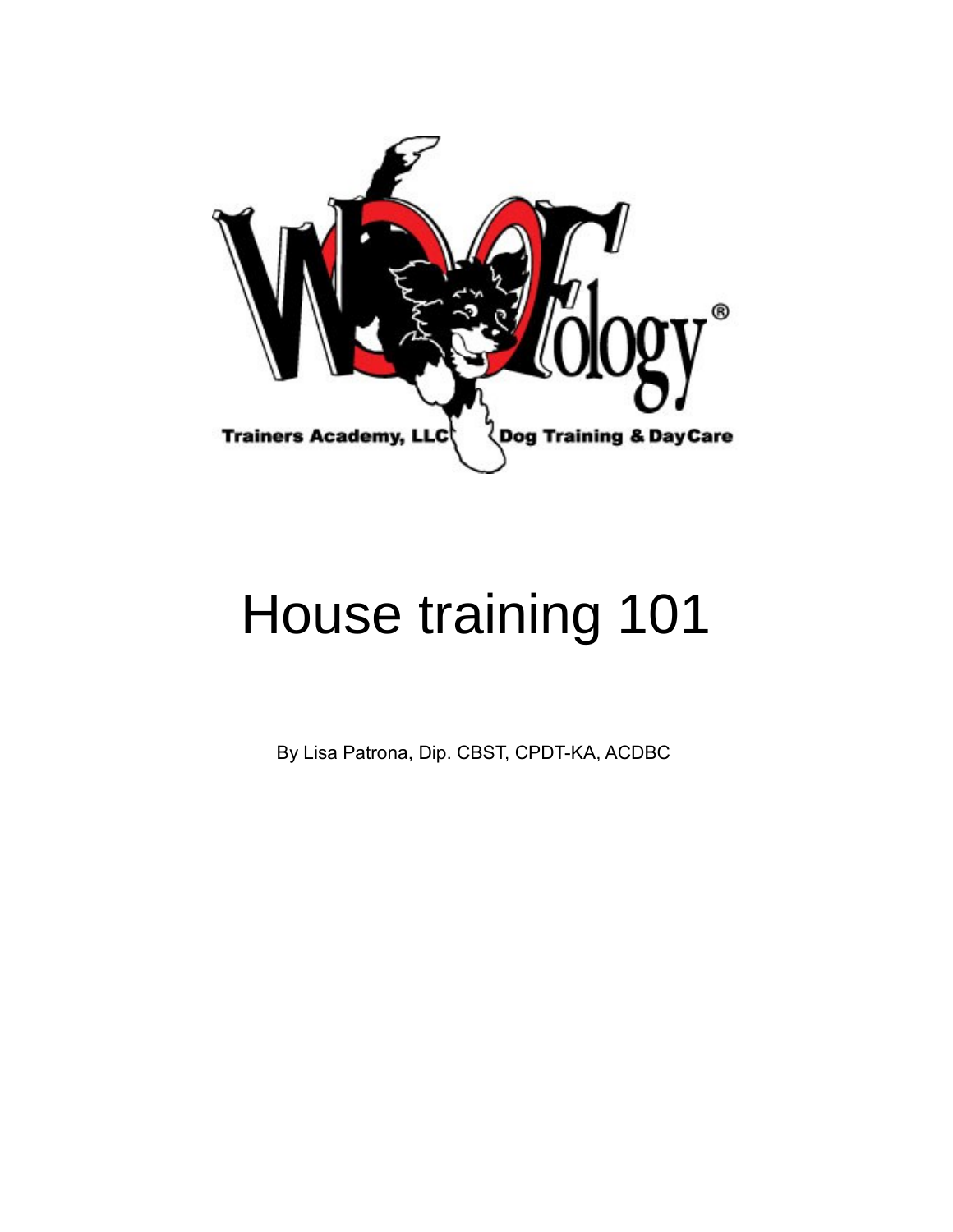### **Dedication**

Each year, billions of dollars are spent by local governments to shelter and ultimately destroy millions of adoptable dogs (and cats) due to a shortage of homes.

This booklet is dedicated to those of you who made the conscious choice to be a part of the solution by rescuing your new dog. We also dedicate this booklet to all dog-loving people who choose to teach their dogs to successfully live in a human's world, using methods that are gentle and kind.

It is our hope that this booklet will help you to build a loving and secure relationship with your new friend; the kind that all dogs so richly deserve, but so few are fortunate enough to receive.

From the bottom of our hearts, and on behalf of all the shelter and rescued animals patiently awaiting their forever home - thank you.

Woofology® is a registered Trademark of Trainers Academy, LLC. Copyright © 2003 by Lisa Patrona, Dip. CBST, CPDT-KA, ACDBC All rights reserved. No part of this booklet may be reproduced in any form without written permission from the author.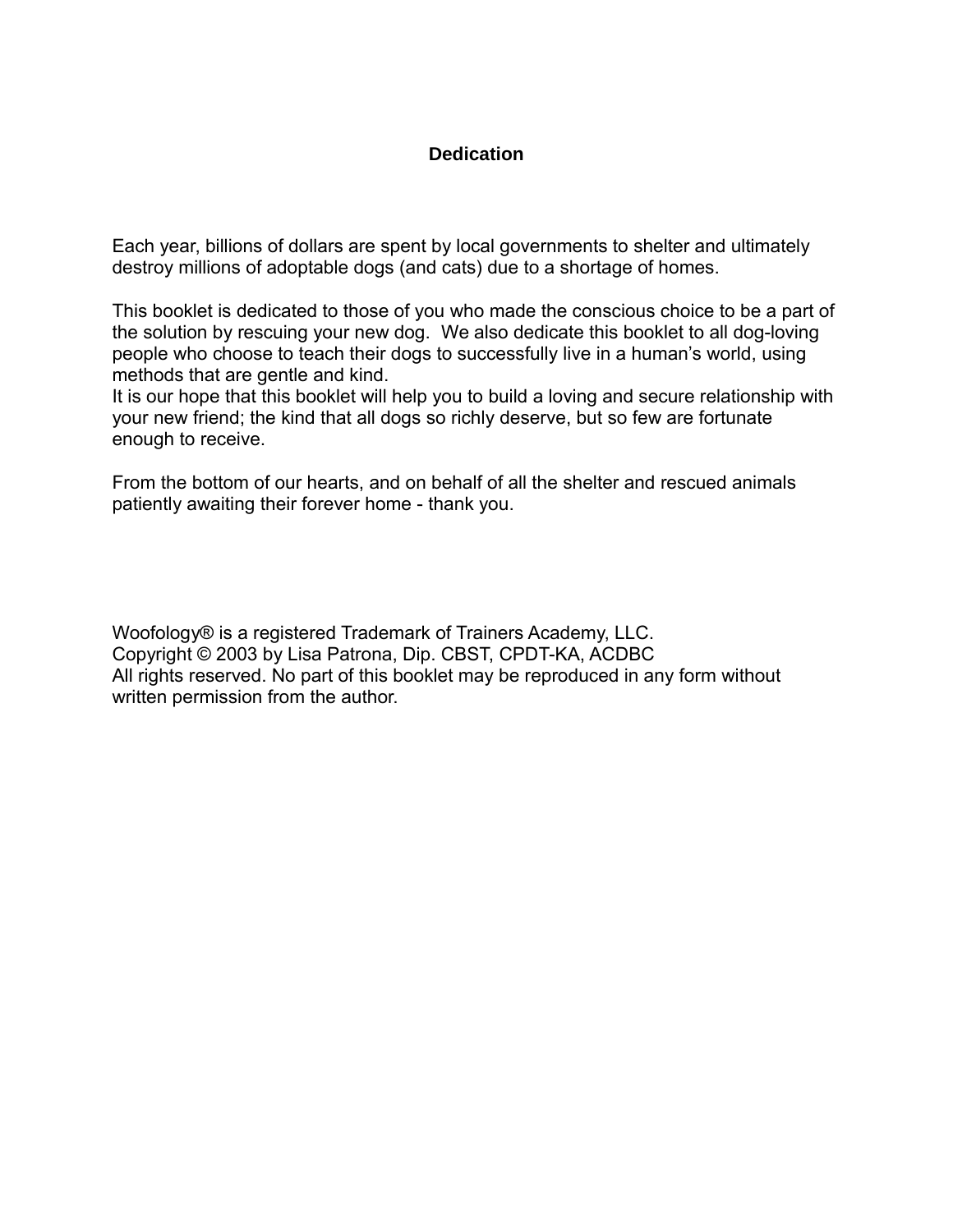House training problems can make or break a relationship between dogs and their people. It can be a frustrating thing to deal with, and if you've rescued your new companion, it may very well be the reason that they lost their previous home. Things often times go so terribly wrong during this process that relationships are broken and harmed, beyond repair.

The information that follows is designed to help you successfully house train your pup (or older dog). It is our responsibility as dog guardians to be gentle and effective teachers, but without a proper understanding of their learning process, this is not possible. My hope is that this booklet will aid in your understanding - and through that understanding, you'll build a stronger bond with your canine companion as you house train him quickly and effectively.

For starters, let's look at the three things you need to help your pup (or older dog) learn in order for complete house training to occur:

**1.** *Where* you want him to go, e.g., outside in the yard

**2.** To associate the feeling of having to urinate, or defecate, with being in the place you've determined as the "right place" to go

**3.** Develop the physical ability to control both elimination behaviors - and ultimately learn to "hold it" - until he's in the right place to do so

**Note:** Most people consider the "right place" to be outside in the yard. However, the "right place" is anywhere you want your dog to routinely eliminate. For some (particularly those with toy/miniature size dogs), this could be a litter box or on wee pads.

Next, let's examine the two essential components you'll need to accomplish to house train your pup/dog successfully and completely:

**REINFORCEMENT** of wanted behavior \*AND\* **PREVENTION** of undesired behavior

Let's look at each component individually.

*Reinforcement of wanted behavior:* Reinforcement for behavior serves to strengthen that behavior. Reinforced behavior will \*always\* be repeated. When it comes to the behaviors of urinating and defecating, reinforcement occurs naturally during the act, in the form of immediate relief from that uncomfortable feeling of "having to go" -- just like it does for humans! Since elimination behaviors are reinforced immediately through the very act, where your pup/dog is when he eliminates becomes the most important part of this entire process.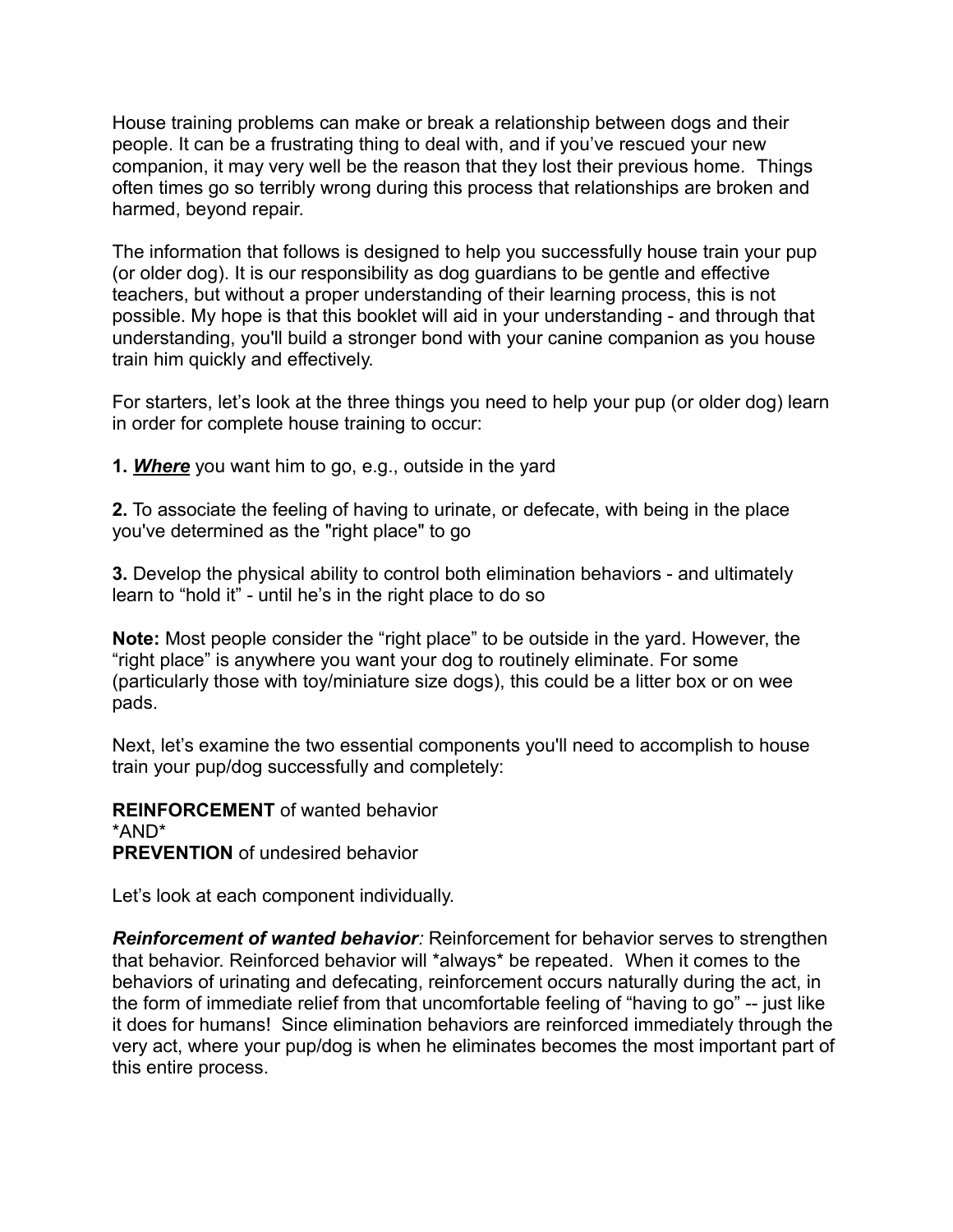**Prevention of undesired behavior:** Now that you understand that each time your dog goes potty anywhere other than the "right place," he's learning through reinforcement to eliminate there again, it should be clear that preventing elimination behaviors anywhere other than where you've determined to be the "right place" for your pup/dog is key.

**Use of a crate as prevention:** Generally speaking, dogs will not want to eliminate inside their crate (unless the crate is too large, has absorbent materials within, or he's been confined for too long and literally couldn't hold it). It's usually the best form of house soiling prevention. The size of the crate is very important, though. If you have a pup who is still growing, you should purchase a size that will suit him as an adult, preferably one that comes with divider panels so you can create the appropriate size for now, and move the panel to expand its size as he grows. He only needs enough room to stand up, turn around, and lay down comfortably. If it's too large, the pup or dog may eliminate in one area and then go to lay in another!

I don't recommend leaving towels, crate pads, or other absorbent materials in the crate--especially not with puppies. Urine soaks right into the material/s which will become a real problem to overcome later, as the pup quickly learns to continue to soil his crate. Another common problem associated with leaving absorbents in the crate is that some pups/dogs will push the materials aside, make their "deposit" then cover it up and go back to sleep in perfect comfort. Yikes! If you find that your dog or pup is eliminating on absorbents inside the crate, you must promptly and completely remove them for now, to prevent the behavior from continuing. \*\* visit our **[Crate Training](http://woofology.info/cratetrainingtips.htm)** tips section for more on this topic

**Active supervision and tethering:** You might choose to leash/tether your dog to you for prevention, instead of crating, which might be ok when you're home. While tethering may be an effective means to prevent house soiling under certain conditions, in most cases it's impractical and ineffective as the only means of prevention. A combination of crate confinement and tethering is usually the best approach. **(See the Plan of Action section below for more)**

**Small room as confinement:** Some people will choose a small room as prevention which is ok as long as the dog does not eliminate in the area. If, however, you find that the dog is eliminating in this area, you'll need to choose a more effective means of prevention (crate confinement) so that the problem does not grow.

**Confinement period:** Proper confinement provides a way for the pup/dog to learn to "hold it" until you've gotten them to the right place to eliminate. The confinement period rule for pups five months and under is the number of months of age + 1. So, if you have a four-month-old pup, he should be able to "hold it" for up to five hours in proper confinement. This does not mean that your pup won't eliminate sooner if given the opportunity! Dogs older than this may have developed more than say a three- or fourmonth-old pup, but it's just as important to be careful with them, and sure that s /he's taken out for elimination after a reasonable length of confinement time.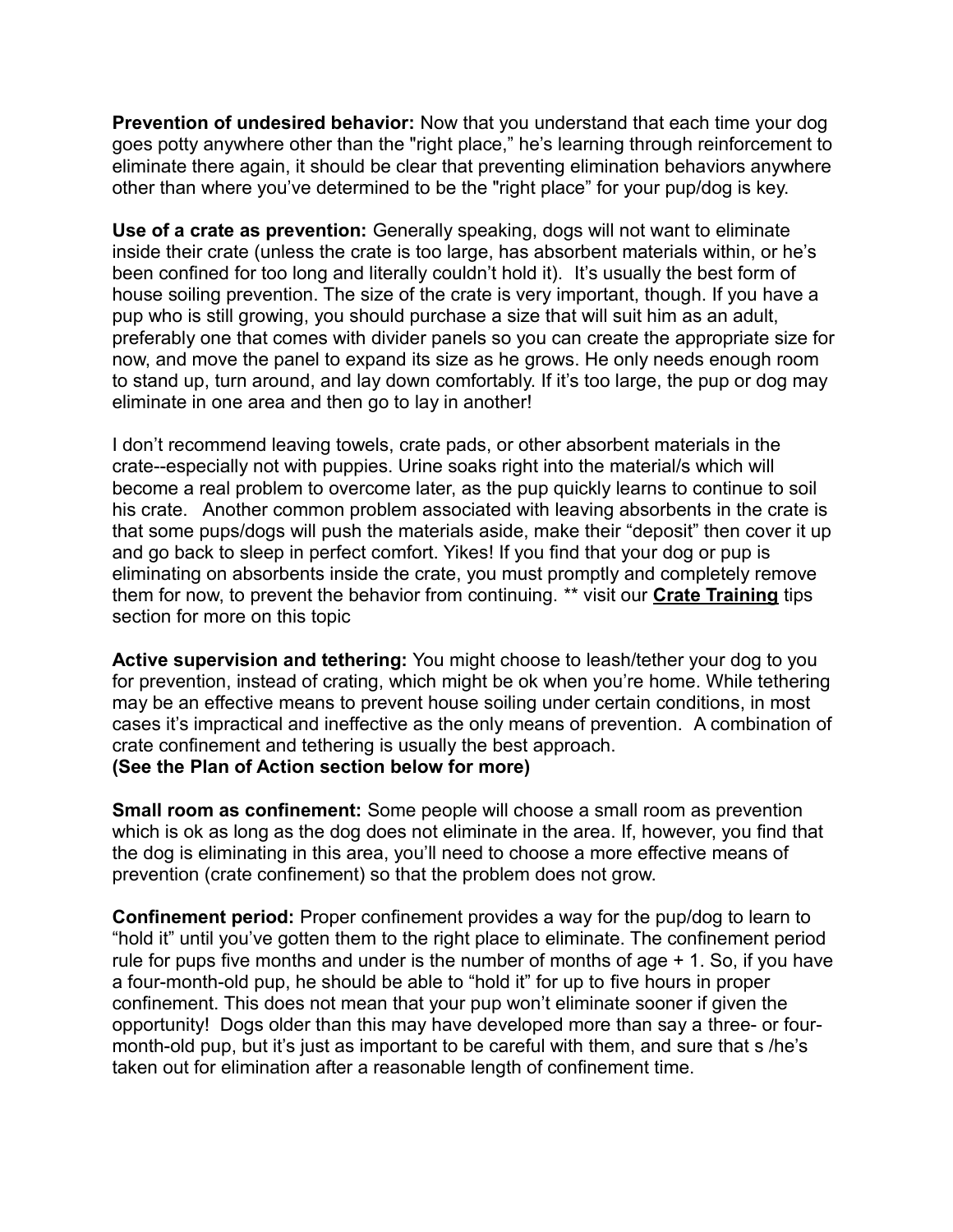If your schedule finds you needing to leave your pup or dog for longer-than-appropriate periods of time, ask a friend, neighbor or family member to come and let him out to eliminate half way through the day. DayCare is also a helpful option. Requiring pups (or dogs of any age) to hold it for longer than is appropriate can lead to urinary tract infections and other medical problems.

## **Plan of Action:**

**1. Scheduled feedings:** Intake of food must be scheduled and monitored. Feed all meals at regularly scheduled times, i.e., AM, noon and PM for pups -- (follow your veterinarian's suggestion for number of meals to give your puppy each day) -- or just AM/PM for older dogs. This is very important! If your dog is eating at regular times, she will also eliminate at fairly regular times too, which gives you a better understanding of when she's likely to have to defecate.

**2. Scheduled/monitored water intake:** Do not leave water out for your pup/dog to drink freely! This is tough for lots of people, but it is critical in the house training process when it comes to urination. Water may be offered as many times per day as you think your dog needs…the point here is to know when the dog drinks so that you can be ready to get him/her outside soon to eliminate.

- For pups, the need to eliminate may happen as soon as 15 minutes after water intake. Other times to get him out to eliminate are:

- Upon waking
- Immediately upon release from proper confinement

- During activity/exercise. Activity gets things moving, so if your pup is active in the house, be sure to get him to the right place often to prevent an accident!

For older dogs (and this really depends on the dog, so observe him to determine what is appropriate) he may need to urinate 20-30 minutes after water intake, but it's better to be safe than sorry. Having the dog in the right place to eliminate often will aid in success, and prevent accidents!

**Note about water intake:** It is not advisable during the house training process to give your pup or dog water too close to bedtime - or too close to when you're leaving him for a lengthy period of time, during which he'll be confined. Water before confinement can and should be given early enough beforehand to allow him time to eliminate before being placed in proper confinement.

**3. Designate a specific elimination area:** Take your pup/dog to the same place each time. A scent post will build in this area and further signal him to evacuate there again and again. This is also helpful for us humans when it comes to clean up time!

**4. Keep a record of both forms of intake and elimination activities.** Once you see a pattern – and you will - you can better estimate when your dog needs you to get him to the "right place" to eliminate! Click [here](https://03ac0f07-ac96-4ef3-9ffb-749c294d9796.filesusr.com/ugd/bf830b_27cab113657b441e985995323fced9f7.pdf) to download and print an intake/elimination log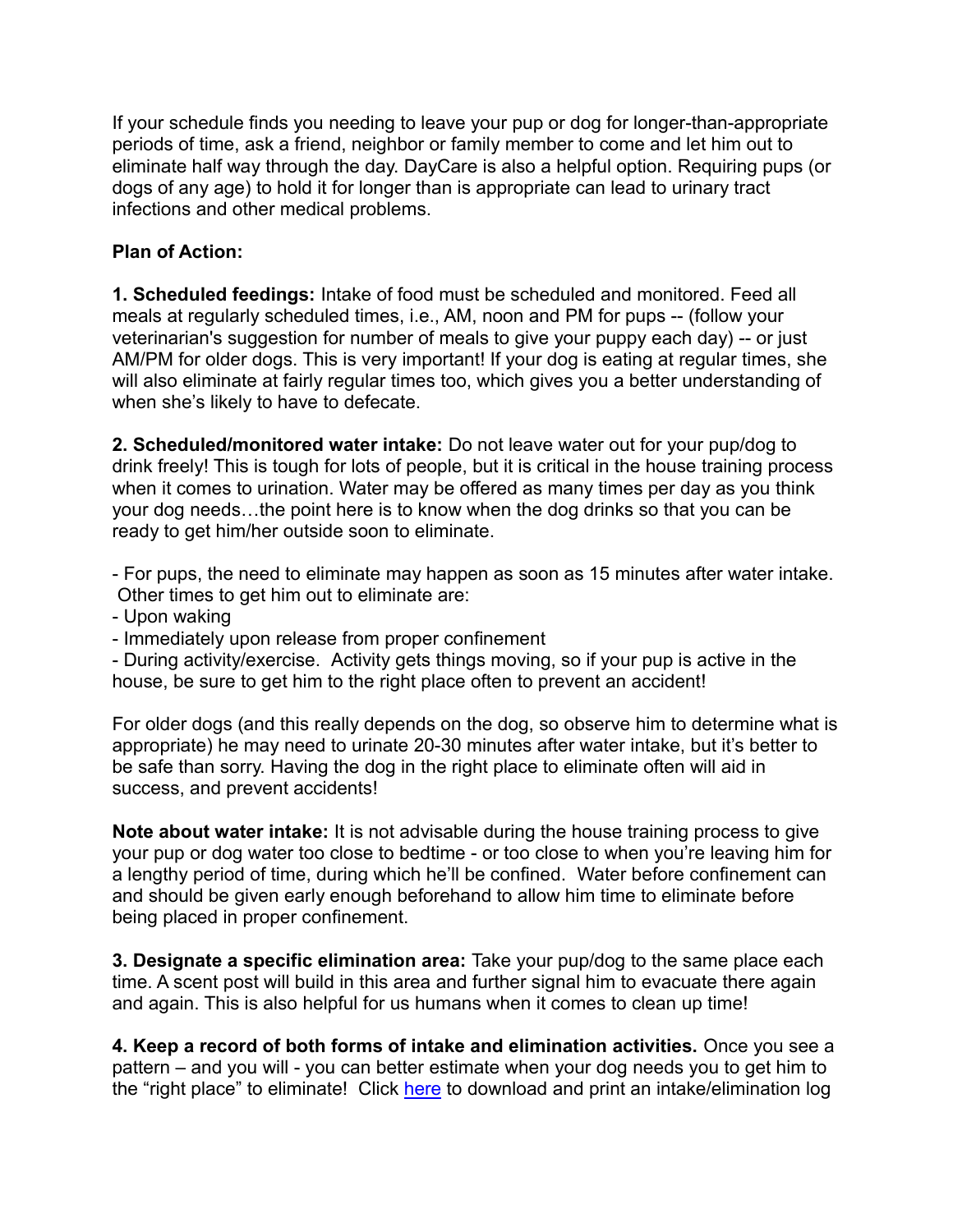**5. The 3-5 minute rule:** Only stay outside with your pup/dog in the elimination spot for 3-5 minutes during each attempt. You really need your pup/dog to learn to associate the "feeling of having to go" with being in the right place to do it! If he eliminates right away, great! As soon as he's finished, pull a surprise treat from your pocket and reward him immediately. If, based on your intake/elimination log, your pup/dog does not eliminate within the 3-5 minute time frame, you should understand that your pup or dog is an accident waiting to happen! Bring him back inside and into his proper confinement area/crate for 10-15 minutes and then take him back out for another try.

With each attempt, the sensation of "having to go" is building within your pup/dog and you are actively preventing him from relieving himself in an inappropriate place, and setting him up to succeed at eliminating in the right place! You may choose to tether pup/dog to you instead - which is fine as long as you are actively supervising for that 10- 15 minutes until you take him out for another attempt. Watch for "potty prep" behaviors like sniffing, circling or squatting. If see any "potty prep" behaviors, interrupt gently and get the pup outside to the right place to eliminate. Once he goes, deliver a surprise treat from you pocket once he's finished, and then enjoy some play time together!

#### **Common Myths:**

#### **Myth: "My dog knows that he shouldn't potty in the house because he looks guilty when I scold him."**

**Fact:** Believing this will really jeopardize your progress, not to mention the damaging effects it could have on your relationship with him because you believe that somehow he's doing this on purpose to upset you.

Fearful body language like cowering or, as we humans like to call it, "looking guilty" has nothing to do with the dog "knowing that he's done something wrong." Such body language only communicate one thing; that your behavior is frightening to your dog. Continuing to scold him will not improve the house training problem, it'll make it worse, and other fear-based behavior problems may develop.

#### **Myth: "Taking my dog to the mess and rubbing his nose in it while yelling at him will teach him not to go potty in the house." AND "If rubbing his nose in it doesn't work, then taking him over to it and spanking him will."**

**Fact:** I think that both of these common mistakes in thinking can be addressed at the same time. For starters, taking him "over to the mess" implies that the mess is already there....which means that he eliminated there at some point earlier. It's way too late to do anything about it and trying to do so really constitutes abuse, since there is no way for your dog to understand why you're acting the way you are toward him, much less what on Earth you're so upset about.

Believing either of these serious misconceptions, is one of the best ways to train your dog to be afraid of you. And you'll still have a dog who is eliminating in the house.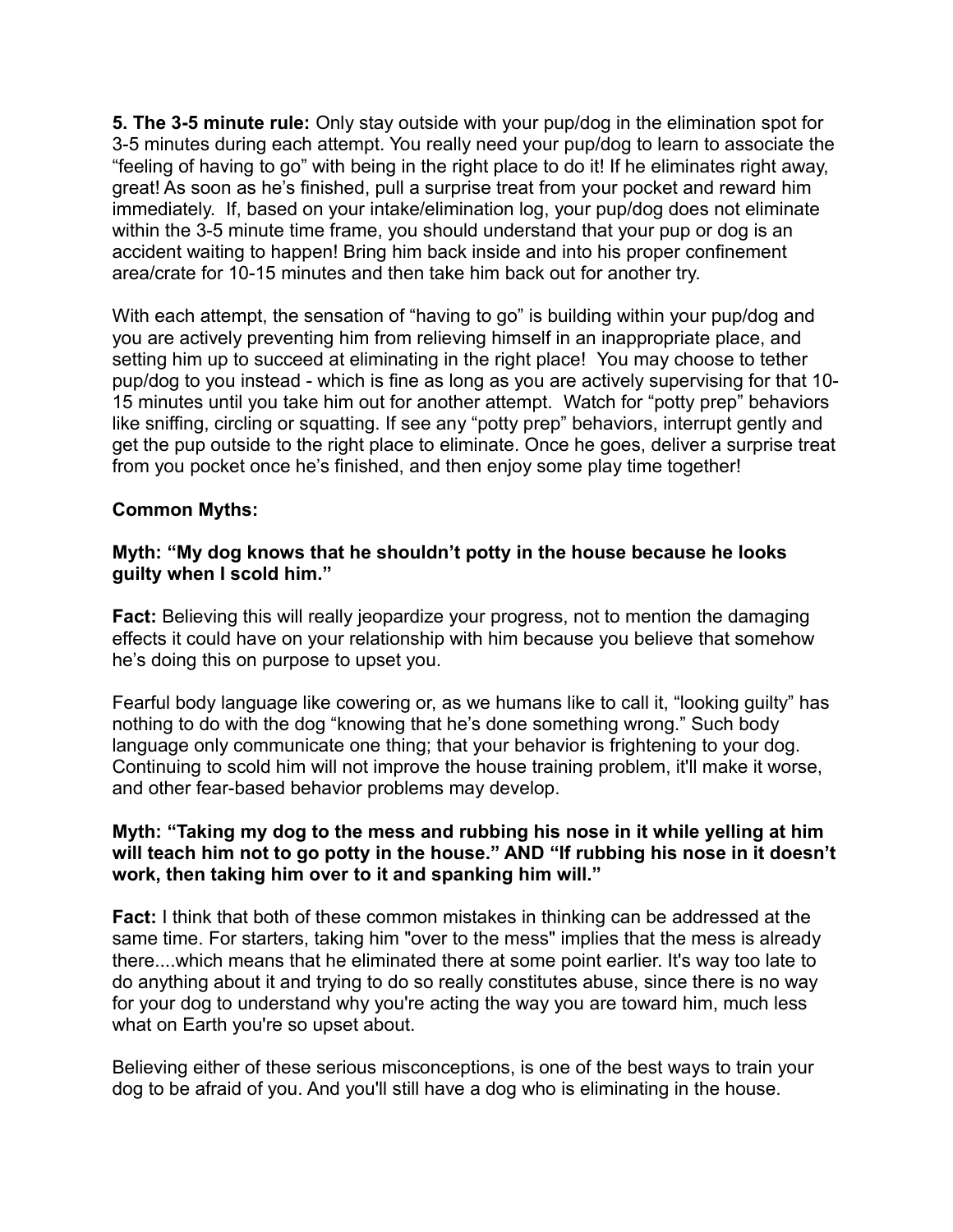#### **Myth: "Discipline (spanking or screaming at him) when I catch him in the act first, then putting him outside will teach him not to go in the house."**

**Fact**: One thing's for sure, this approach will teach your dog that it's definitely not a good idea to eliminate when you're anywhere nearby. By delivering such an intensely frightening experience while she was in the act of eliminating (no matter where it happened to be occurring), you'll teach her something valuable indeed--*that eliminating in your presence is not something she should do -- ever again.* So, thanks to this approach, she's learned that when she feels the need to eliminate, it's safest for her to either wait until you're not around, or even more likely, to sneak off to a "safe" place free of you (or humans in general), like a basement or another unoccupied room to do her business where nothing scary can happen as she relieves herself.

This approach will do nothing to help her understand where you'd prefer her to eliminate -- it'll only teach her to hide or "sneak off" when she needs to pee or poo -- and it's almost guaranteed to create other serious fear-based behavior problems.

#### **Myth: "I can't get her to just go potty outside, because she is spiteful and stubborn."**

**Fact:** When words like "spiteful" and "stubborn" are used to describe a dog's behavior, the translation must be - not trained properly, or effectively. There is no mystery here and nothing more or less to be discovered.

#### **Myth: "Do not clean up the "accident" in front of the dog because they are getting your attention, which rewards the behavior of going in the house. They also see this as your "approval" to continue eliminating in the house."**

**Fact:** Ok, now let's think about this one. What does cleaning up pee or poop have to do with giving your dog attention? Dogs have no moral code when it comes to their behaviors…they simply repeat the ones that have been reinforced in the past. Cleaning up a potty mess in no way reinforces the behavior of going potty (in the house or anywhere else!) and I can assure you that doing so won't have any impact on your dogs' elimination habits! Thoroughly clean any mess with a good enzymatic cleaner, and remember, it's your responsibility to do a better job supervising and preventing accidents.

## **Myth: "My dog just refuses to "tell me" when he has to go out."**

**Fact:** Many people view this as a problem. It isn't really a problem at all if you remember that house training is the sole responsibility of the human. Blaming a dog's incomplete house training behavior on his not "telling" you when he has to go outside is a good way to set your dog and yourself up for a big failure -and he still won't be house trained.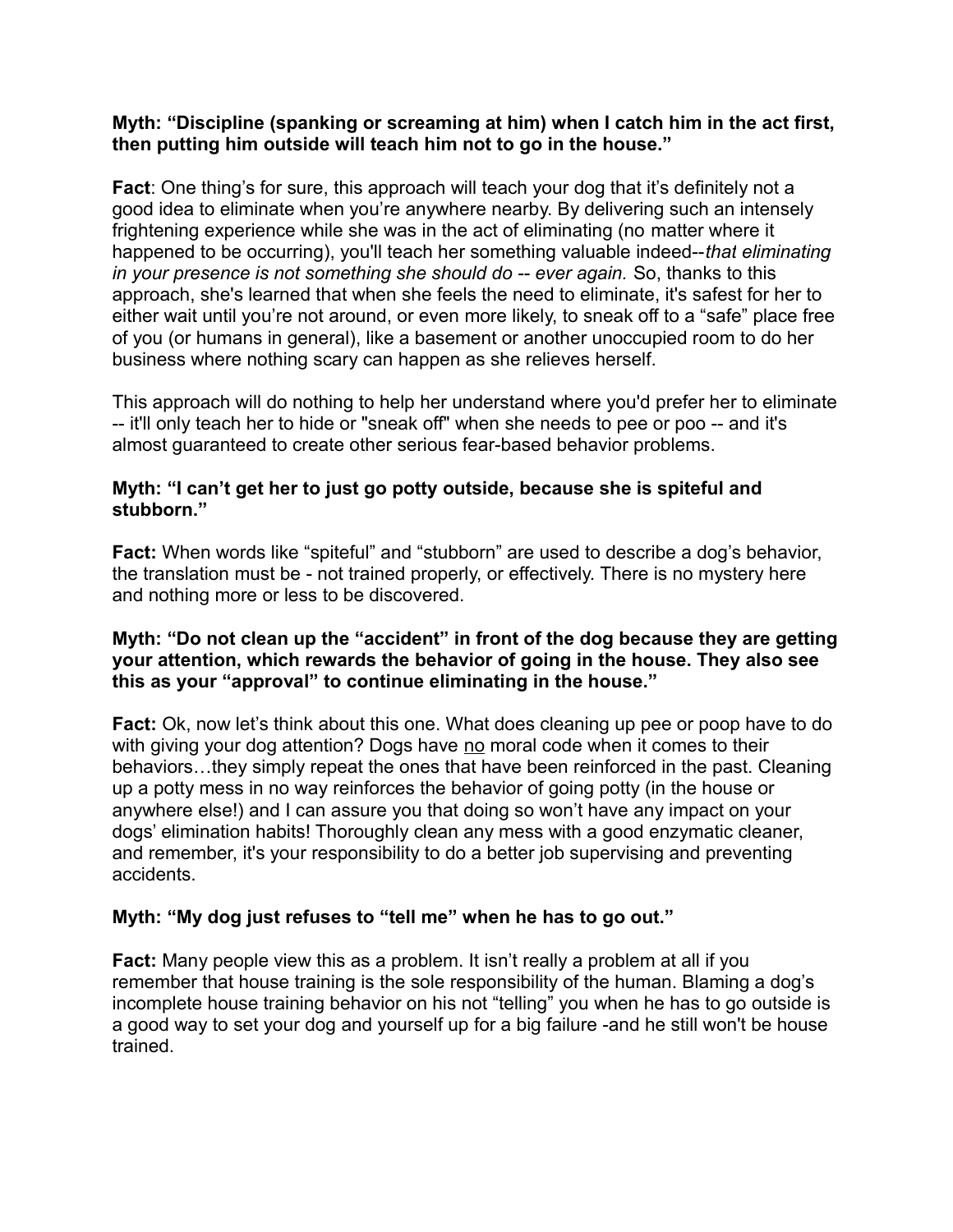Once you have done your part and you've consistently trained your dog where you *want* him to eliminate (presumably outside), and prevented him from eliminating anywhere else, he will begin to act in ways that signal his need for you to let him outside to relieve himself. Some signs may include just hanging around you more, going to the area near the exit point to the yard, whining, and/or pacing.

As your dog's ability to "hold it" improves, and the connection solidifies between feeling the need to eliminate and needing to get outside to do it, he will also begin to learn to "hold it" for longer periods.

**Warning:** Unless your dog is already fully house trained, we do not suggest training him to ring a bell on the door as a "signal" for you to let him out to potty. Let's say that the dog has rung the bell and no one hears it? He rings again and no one comes. Now he has an "accident" by the door. He's surely learning that ringing the bell to be let out isn't very reliable, but more importantly, the habit of eliminating right by the door has just begun. Also, unless the dog was trained to ring the bell to be let outside as he/she was experiencing the feeling of needing to eliminate, (reinforced by your letting him out and the subsequent relief from eliminating) then he will not associate ringing the bell with getting outside specifically to eliminate! Many who have used this approach learned the hard way -- that all they've really done is trained him to ring the bell to get outside...to chase the squirrels, bark at the neighbors,etc. - and he's still not house trained!

### **Myth: "I have a small dog and she just can't be house trained. Books I've read and people I have talked to say that I will not be able to house train her because she is small."**

**Fact:** Small dogs are just as capable of becoming house trained as their larger counterparts. The principles of learning apply to a Maltese or Toy Poodle the same way that they apply to a Great Dane! A common reason that small/toy dog people report problems is that their small dog "doesn't like to go out when it's cold or raining." It is understandable that we don't want our dogs to be uncomfortable, so here are some suggestions that can help:

1. Buy a doggy coat for extra comfort when it's chilly out.

2. Build a small sheltered area right outside the door and train your pup to use it 3. If there's snow outside, shovel an area right outside the door to make it easier for him/her to do her business as comfortably and quickly as possible.

4. Install proper behavior early on, so that the dog will very quickly do her job so that she can come right back into the warm, dry house!

## **Special cases and possible medical causes for problem elimination:**

Not all eliminative behaviors are the result of a "house training" problem. These conditions present unique challenges that require a specialized approach to overcome. If you think your dog has one of the following conditions, help from a qualified behavior professional and your veterinarian may be necessary.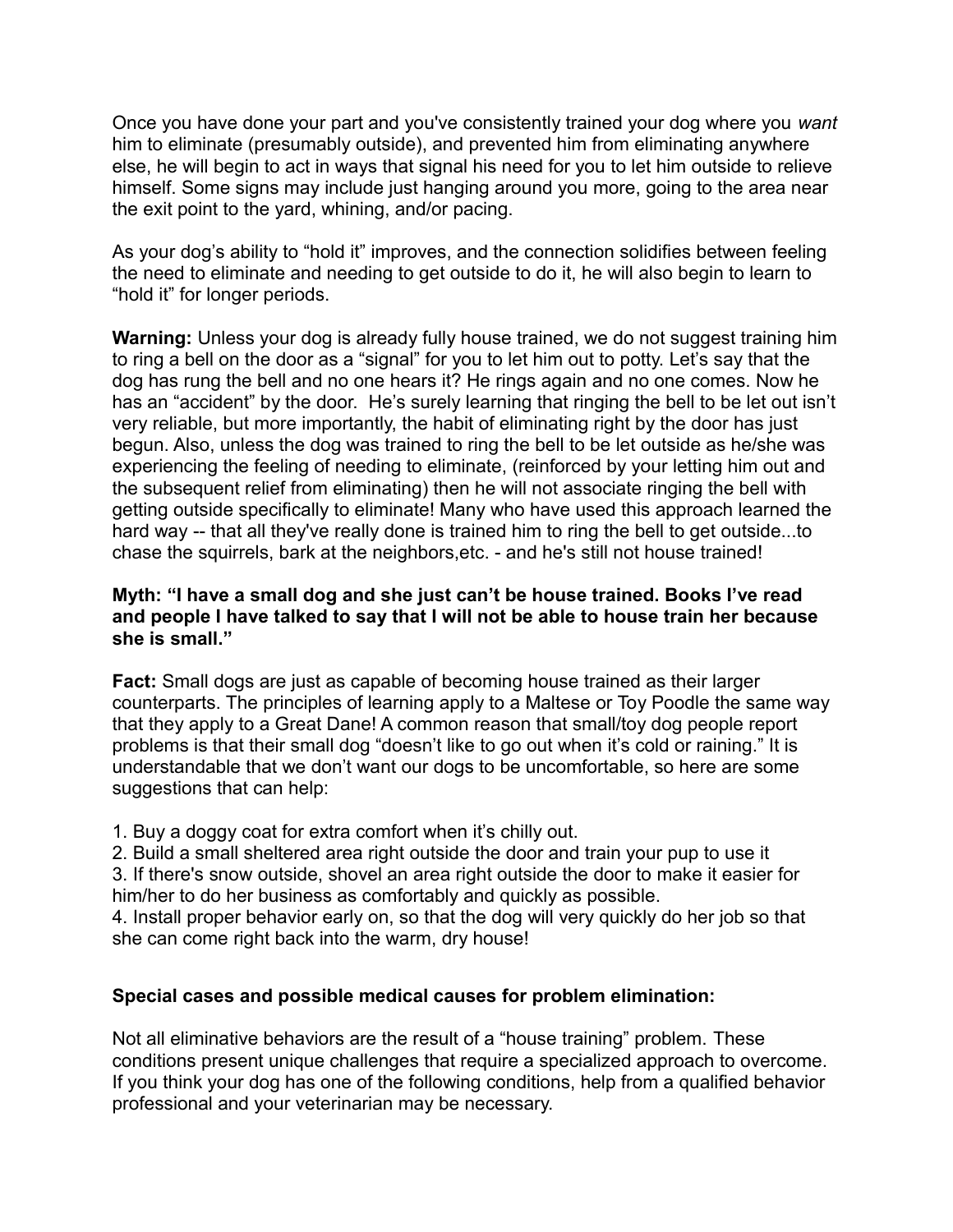**Submissive urination:** This behavior is often times displayed during greetings, or as you approach. The dog will cower and lower their head while squatting to void. This is more common in young dogs - but older dogs, especially cocker spaniels, will sometimes exhibit this behavior through adulthood.

Most times, this will require that you modify the way you greet your dog/pup. For example, ignoring him/her for the first several minutes can often be helpful. Using any type of punishment for this behavior is completely inappropriate, and will only make the behavior much worse.

NOTE: If you've been using a harsh approach with your pup/dog for handling any training challenge (including house training challenges) it may very well be the cause for this behavior. See the Common Myths section above, for more on this.

**Excitement urination:** Some dogs (especially, young dogs, but older dogs do this sometimes too) just get so darn happy to see you, or people in general, that they can't help but "tinkle" a bit when someone comes to say "hi"! Modifying the humans approach during greeting, in addition to training a solid behavior such as a "sit for greeting" can be very effective for modifying this behavior.

**Urine "marking":** "Urine marking" is a behavior most commonly seen in adult nonneutered male dogs. It's very common for people to mistakenly assume "marking" as the culprit (especially in puppies!) when actually incomplete house training, or in some cases a medical problem, is the real culprit.

There are many causes and environmental events that may trigger "marking" behavior which is characterized by the dog lifting his leg and depositing small amounts of urine on vertical surfaces, i.e., table/chair legs, the side of the couch, and/or "new" objects in the home, among others\* If your dog is adult, male, and intact, see your veterinarian first to rule out medical causes and discuss neutering as the first step.

This behavior (like any other) is strengthened through repetition and practice. If it's determined that your dog really is "urine marking", neutering **and** management/training will be important. Please let us know if you're concerned about what you think may be "urine marking" - we'll help determine if that's really what you're dealing with, or not.

**Separation Anxiety:** This behavior can be common in "rescued" dogs, and requires a behavior professional's help to work through. In itself though, a dog who eliminates in the house while you're not home does not mean he suffers from this condition. A thorough assessment conducted by a qualified behavior professional is the first step.

#### **Possible medical causes for house training problems:**

**Bladder or urinary tract infection (UTI)**: Most commonly, the symptoms are that the amount of urine voided is very small, and "accidents" are happening much more frequently than usual. You may also see the dog squatting and "trying to go" but very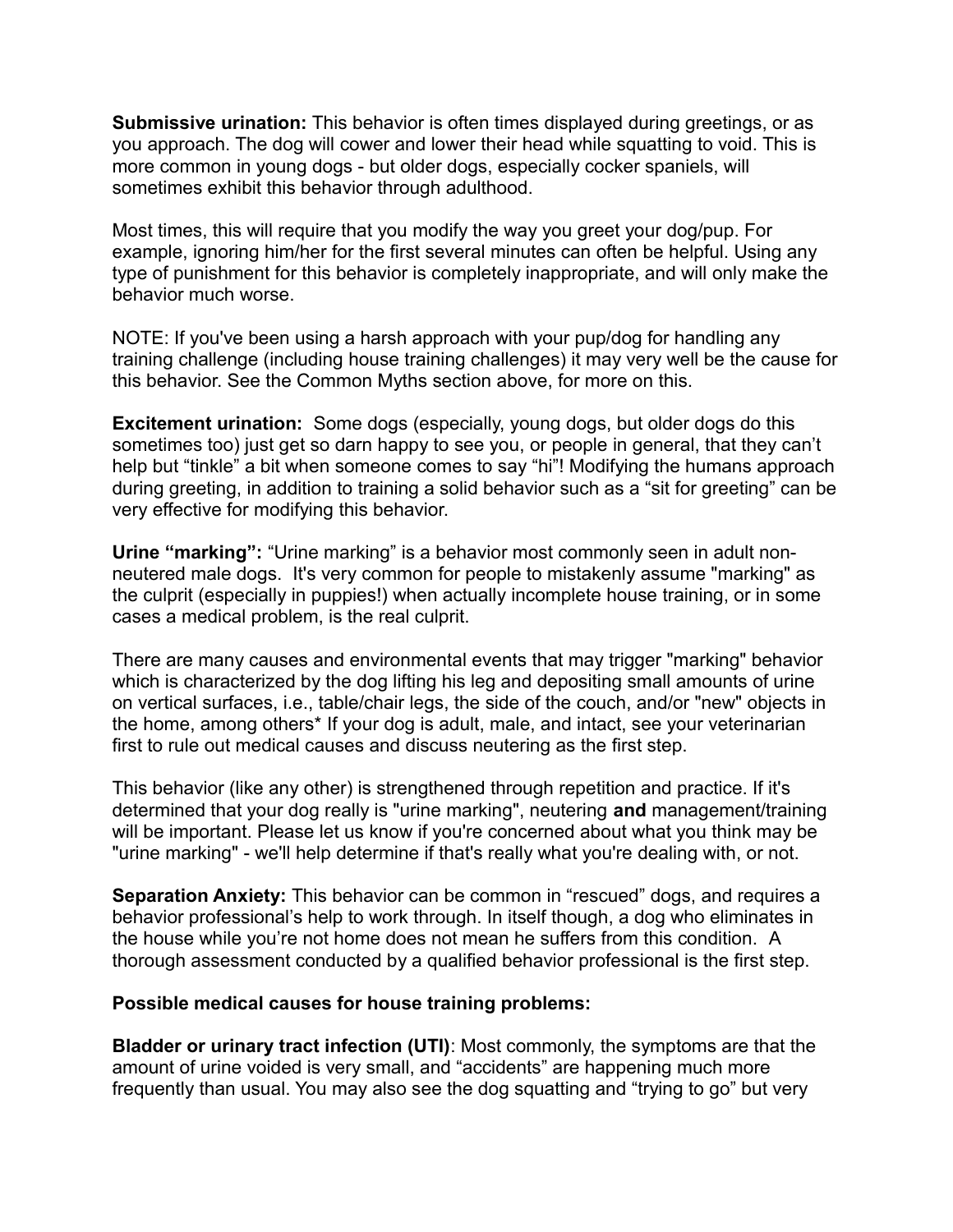little or no urine is produced. Dogs of any age or gender are susceptible, and there are several different causes for urinary tract infections. Start with an appointment with your veterinarian if your pup/dog exhibits any of these symptoms.

**Other medical problems:** If your dog is already house trained, but has suddenly started to have accidents, schedule a visit for your dog with your veterinarian right away. There are many medical conditions, some very serious, that can cause this kind of problem.

**Canine Cognitive Dysfunction:** This condition is similar to Alzheimer's in humans. It occurs in geriatric dogs, usually over ten years of age (although some exceptions to this are possible). These poor doggies begin forgetting things, including their house training! Other symptoms may include increased vocalization and changes in sleep-wake patterns. If you have an older dog who seems to be forgetting his training, or is otherwise acting disoriented or confused, please call your veterinarian for an appointment immediately. Canine Cognitive Dysfunction is treated with medication that will be prescribed once your veterinarian has diagnosed the condition.

We hope that you have found this guide helpful. If you have done your part and followed this advice but feel you need more help, please contact us. Trainers Academy has a qualified and knowledgeable staff available and eager to help.

Be sure visit our entire section of house training tips and articles here:  [http://www.woofology.com/housetraining\\_tips.html](http://www.woofology.com/housetraining_tips.html)

Woofology® is a registered Trademark of Trainers Academy, LLC. Copyright © 2003 by Lisa Patrona, Dip. CBST, CPDT-KA, ACDBC All rights reserved. No part of this booklet may be reproduced in any form without written permission from the author.